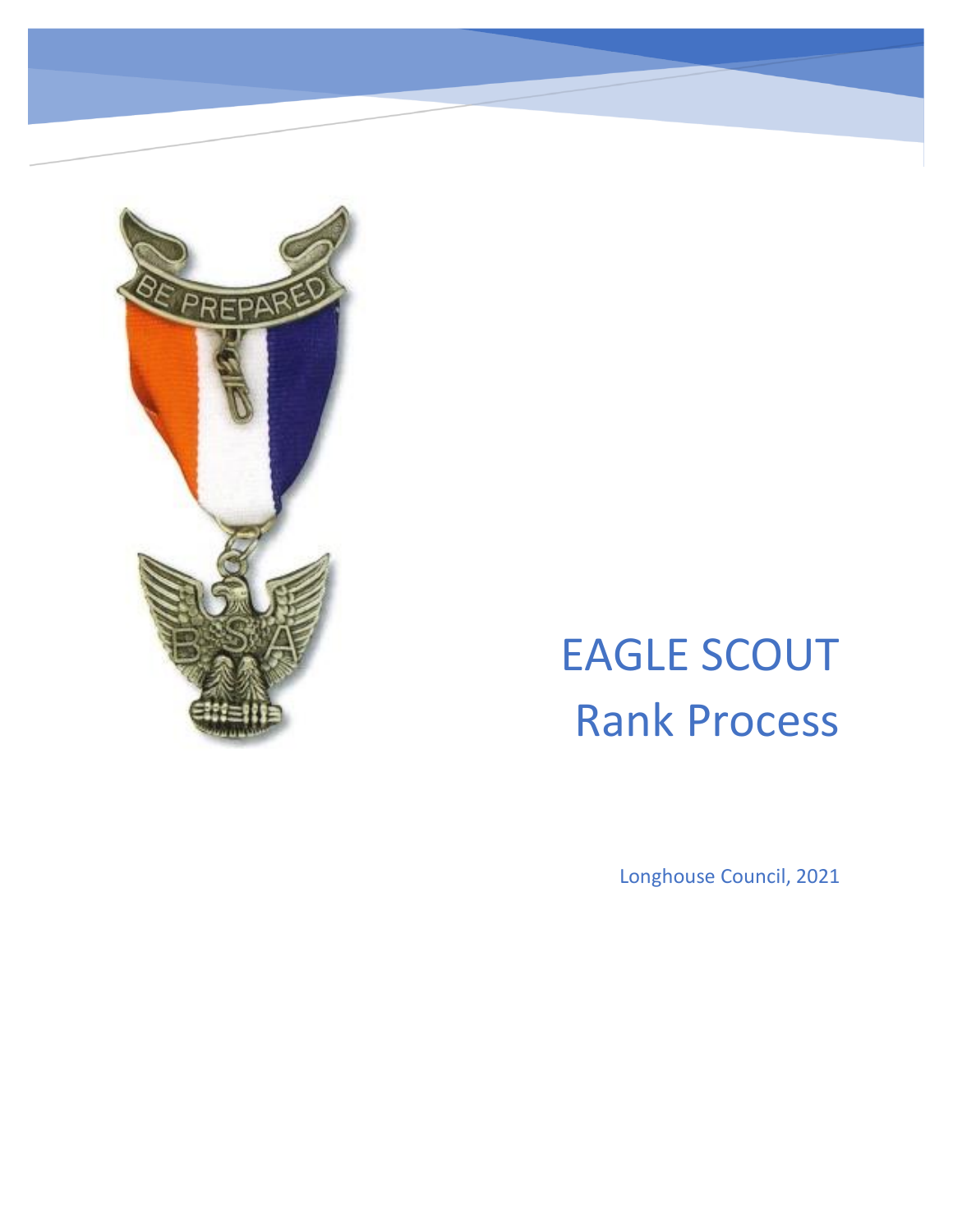1. Contact your Unit's Eagle Coach/Mentor to discuss your concept for your Eagle service project and talk about how to get started. The Eagle Service Project Workbook can be found on the Scouts BSA website. Go to scouting.org to find the most current edition of the Workbook (fillable pdf). Note that the fillable pdf workbook should be saved on your computer. The boxes can be expanded, and photos and drawings can be added to the document.

2. Before you start, read the materials that you just printed out. Further down on the website is the *Eagle Scout Project Proposal Approval Checklist*. Print this out and read it as well. After you have read the Eagle Scout Service Project Workbook you should fill out the Contact Information (PDF page 8 or Proposal Page B). The Unit Leader is your Scoutmaster, and the Unit Advancement Coordinator is another adult member of the Troop.

3. \_\_\_ Remember, this is **YOUR** project. The main purpose of the Eagle Service Project is to measure your ability to plan, organize, and **provide leadership** for a service project.

4. \_\_\_ Start keeping a detailed log book on your activities and the contacts you make while planning, organizing, and doing your Eagle Project work. Keep track of names and hours spent, including your own time. This log will later be a section of your Eagle Project Final Report.

5. \_\_\_ Decide on an Eagle Project concept and discuss this with your Eagle Coach/Mentor. Refer to the form *Eagle Scout Service Project Proposal*.

6. \_\_\_ Contact the Beneficiary Organization Representative for your Eagle Project and ask for approval to do an Eagle Project for their organization. Discuss what they need done and how you plan to do for your Eagle Project. Get information from them about things they want included in your project and anything they expect from you in completing the project.

7. \_\_\_ Print out and give a copy of *Navigating the Eagle Scout Service Project: Information for Project Beneficiaries from the Eagle Scout Leadership Service Project Workbook* to the benefitting organization. This helps explain the Eagle Scout Service Project process.

8. \_\_\_Contact your Scoutmaster and discuss your proposed Eagle Project with him/her and get your Scoutmaster's approval for your Eagle Project. This will also let your Scoutmaster know you are beginning planning of your Eagle Service Project so he/she will be able to support you during the time you are accomplishing your Eagle Rank.

9. \_\_\_ Contact your Eagle Coach/Mentor, you will be in frequent contact, to discuss your Eagle Project and get their approval for your Eagle Scout Service Project Proposal.

10. If possible, obtain a completed Project Book of an Eagle Scout from your Troop for you to use as a guide in writing and organizing your Eagle Scout Project Book. (All of your documents should be put into a 3-ring binder to help with organization.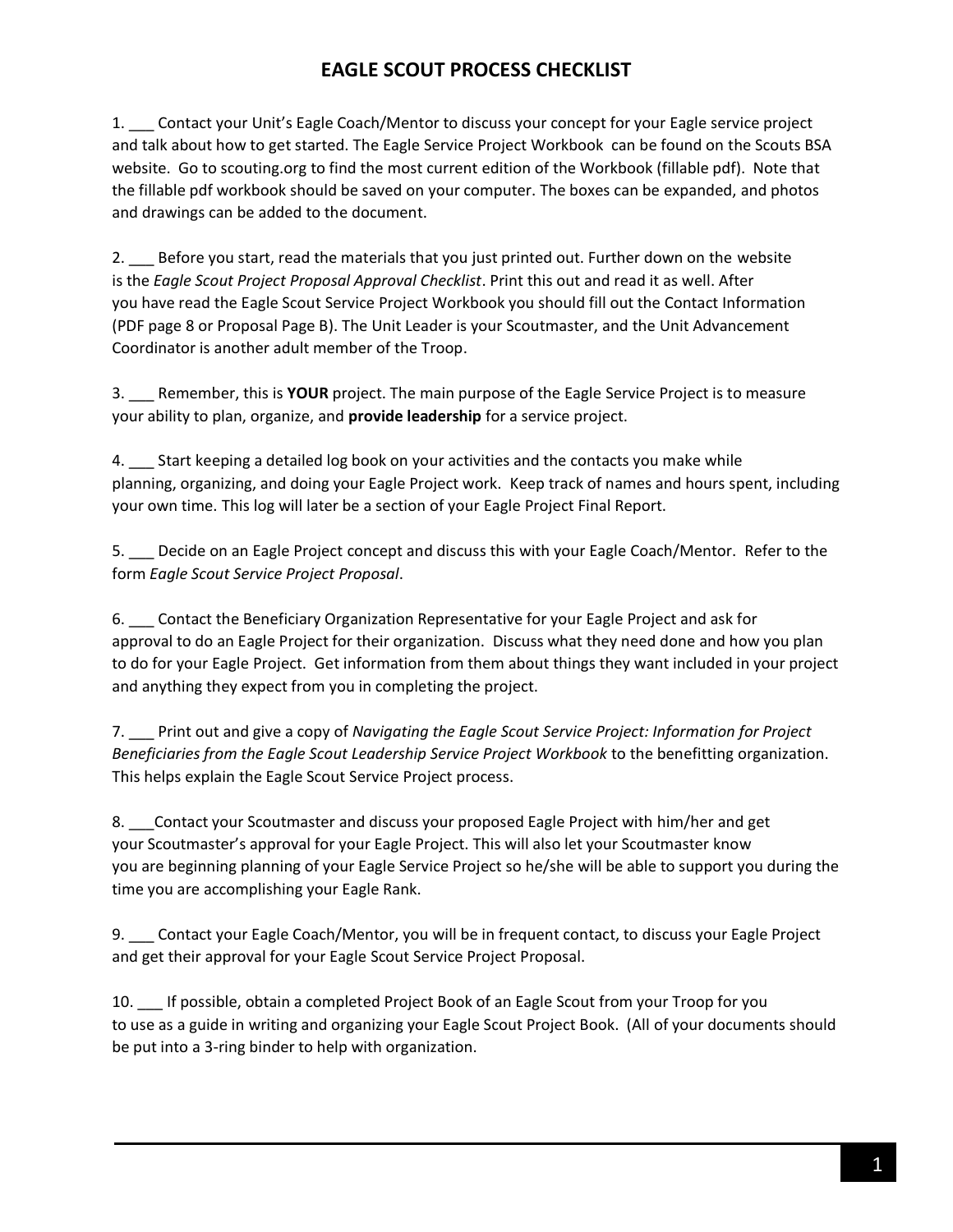11. Develop your Eagle Scout Service Project Proposal form and list the Beneficiary Organization Representative's name and title on your Contact Information form. This indicates who you discussed the project concept with and received approval to do your project for that benefitting organization.

12. Plan, organize, develop, and write your Eagle Scout Service Project Proposal. **REMINDER: Before going to the District Advancement Committee for Service Project Approval, you must have approval signatures from the Beneficiary Representative, your Scoutmaster and your Troop Committee Member. All sections of the Eagle Scout Service Project Proposal must be complete. You must be able to completely explain your project to the review committee.**

13. Contact your Troop Committee Chairman and make an appointment to attend a Troop Committee meeting to present your Eagle Project Proposal to the Troop Committee and get their approval for your Eagle Service Project Proposal. Make two or three copies of your written Eagle Scout Service Project Proposal with the benefitting Organization Representative's name for the Committee to review.

It is also helpful if you have pictures of where your Eagle Project will take place. Written details are not required for the Troop Committee. However, know as much detail as possible about the materials you will use, how you will do the work, and how you will pay for your Eagle Service Project to help you explain your project to the Troop Committee and answer their questions about your Eagle Service Project Proposal.

(Reminder: Wear your complete Scout uniform and your merit badge sash with all the merit badges you have received. Have all patches on your uniform including your current rank, patrol, and leadership position.)

14. Contact your District Eagle Board Chairman to make an appointment to deliver your Project Proposal, and to make an appointment to attend the next monthly Eagle Board of Review and Project Approvals. Please include all best contact information and **include either a parent or your Scoutmaster in all contact with the Chairman.**

15. \_\_\_ After you receive approval, you may begin work on the project. **(You may not start work on your project until you have received written approval from a District Advancement Committee representative).**

16. \_\_\_ If your project involves contributions (money or materials) from the beneficiary or you, your parents or relatives, your unit or chartered organization, or parents or members of your unit, a fund-raising application is not needed. If you will be obtaining money or materials from any other source, you must submit a completed Fundraising Application to the District Eagle Board Chairman for approval.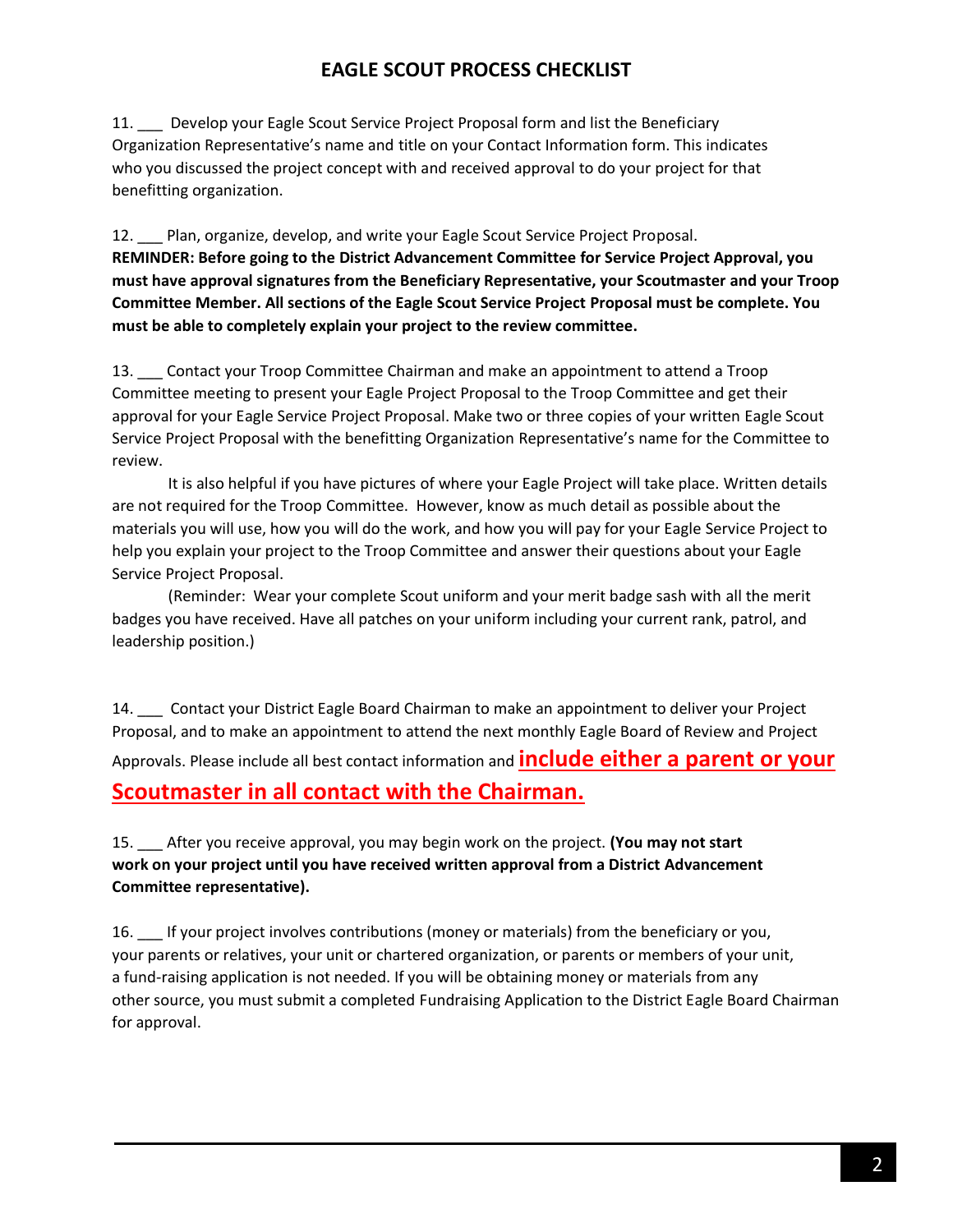17. \_\_\_ Now work out your Eagle Scout Service Project Final Plan. This tool is for your use. It does not require approval or a signature. A Scout who is prepared will have their plan reviewed by the Eagle Project Coach/Mentor. This step will help you avoid many problems or mistakes*.* 

*REMINDER: While working on your project, always have a First Aid Kit available at your work site and always have two-deep BSA-registered adults present while working on your project with other Scouts. Follow the safety rules when using power tools. The Guide to Safe Scouting is an important reference in considering safety issues.*

Keep a log of all Scouts and adults that work on your project and the days and hours that each person worked. Upon completion of all work, give a copy of this log of names and hours worked to your Scoutmaster so Scouts working on your project can receive credit for Service Hours in their advancement records. Keep information in your logbook about your work and decisions that you make while working on your project, separate from the work of others.

18. \_\_\_ Take lots of photographs while working on your project as well as photographs of the completed project. Include these photos in your Eagle Service Project Book. Keep a record of all materials and equipment you use with the cost of each item and include this in your final writeup. (Also include in the cost the value of donated materials and equipment). Keep a record of all changes to your original plan that you made during work on your project.

19. Following the completion of the physical work on your Eagle Service Project, it is time to complete the writeup about your project. Complete the Eagle Scout Service Project Report. You will need a Summary as well as a report on changes you made, leadership, listing of shortages or overages of materials, supplies, or tools, if any. Then list hours spent by you and others on the project, and a summary of your Funding for the project. Upon satisfactory completion of your project, Completion Approval signatures must be obtained from **your Scoutmaster and the Representative of the organization benefitting from your Eagle Project.**

20. Write a statement about "Your Ambitions and Life Purposes." This will also include information about "Honors, Awards, and Leadership" you have received. This is where you list positions held in Scouting, high adventure Scout camps, your religious institution, school, community, or other organizations during which you demonstrated leadership skills. List honors or awards received during the service. This statement is part of the "Certification by Applicant" on your Eagle Scout Rank Application. This will be included in front of your Eagle Scout Service Project Workbook to be turned into the District Eagle Board Committee.

21. Eagle Scout Rank Application – Use Scoutbook to print out this form. Please verify that all information is correct.

\*Check all dates for merit badges and Board of Review dates for ranks. Remember you need 21 merit badges for Eagle Rank, the 13 Eagle required and 8 other merit badges of your choice.

\* Leadership for six months is required following the date that you became a Life Scout. You must show from date and to date for leadership on your application. You may have multiple leadership positions that combined add to six months.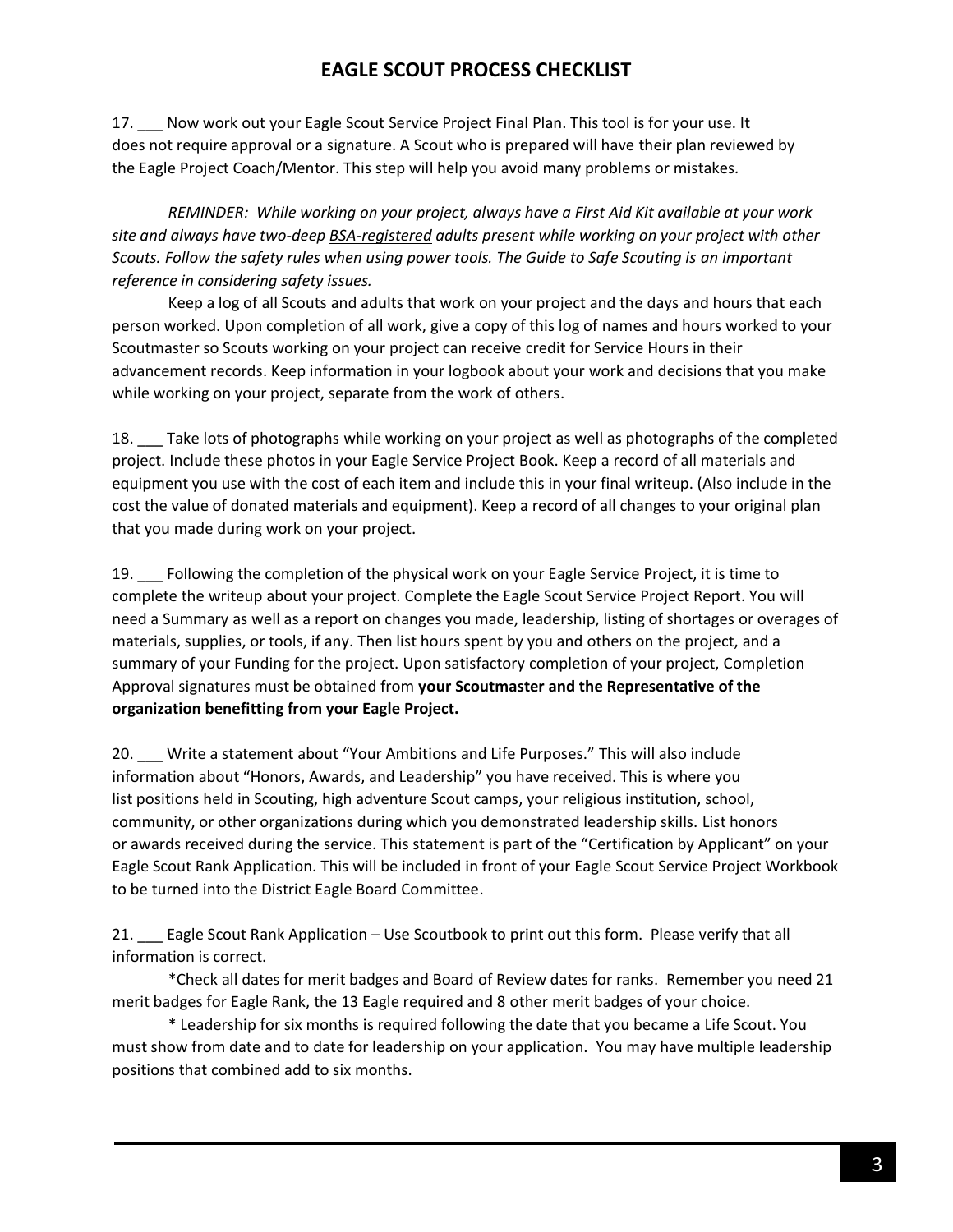#### *These are the accepted positions:*

*Scout troop: Patrol leader, assistant senior patrol leader, senior patrol leader, troop guide, Order of the Arrow troop representative, den chief, scribe, librarian, historian, quartermaster, junior assistant Scoutmaster, chaplain aide, instructor, webmaster, or outdoor ethics guide.* 

*Venturing crew: President, vice president, secretary, treasurer, den chief, historian, guide, quartermaster, chaplain aide, or outdoor ethics guide.* 

*Sea Scout ship. Boatswain, boatswain's mate, purser, yeoman, storekeeper, crew leader, media specialist, specialist, den chief, or chaplain aide.* 

*Lone Scout. Leadership responsibility in your school, religious organization, club, or elsewhere in your community.*

\* Complete **all** information for individuals that you will be requesting references from. Include on the list- names, addresses, phone numbers, and email addresses.

22. \_\_\_ **Reference Letters** – You will need to list references on the application, as well as request a reference letter from each. Total of 6 individuals if employed, 5 if not employed.

You need a letter from:

Parent or guardian

Religious (minister, Sunday School teacher, etc. If not affiliated with an organized religion, the parent or guardian should write a letter about the Scout's spiritual beliefs.)

Educational (Principal, teacher, counselor, coach, ect.)

Employer (if any)

Two other persons.

Make sure that those people you list are willing to provide a reference for you. Use the request for reference document to help those you ask to understand what information is desired for this requirement. Include a pre-addressed and stamped return envelope with each request and make sure it is addressed to your District Eagle Board Committee, and the phrase in the lower left corner "Eagle Scout Reference Letter for *your name"* so the recipient will know what scout this letter is pertaining to.

The District Eagle Board Committee will be responsible to track receipt of your reference letters and to follow up if a letter(s) does not arrive. You may assist in trying to obtain it. Sometimes it takes a while for your references to send a letter so request these letters as soon as you obtain project approval.

23. Contact your Troop Eagle Advisor/Mentor to start review of your Eagle Service Project Report writeup and your Eagle Scout Rank Application.

24. \_\_\_ **Scoutmaster Conference** – When you go for your Scoutmaster conference, take your Scout Handbook, your Eagle Project Report, and your Eagle Scout Rank Application. (Scoutmaster signatures are required on all three). You must complete all requirements and have a Scoutmaster conference for Eagle Rank prior to your 18th birthday unless a time extension is granted.